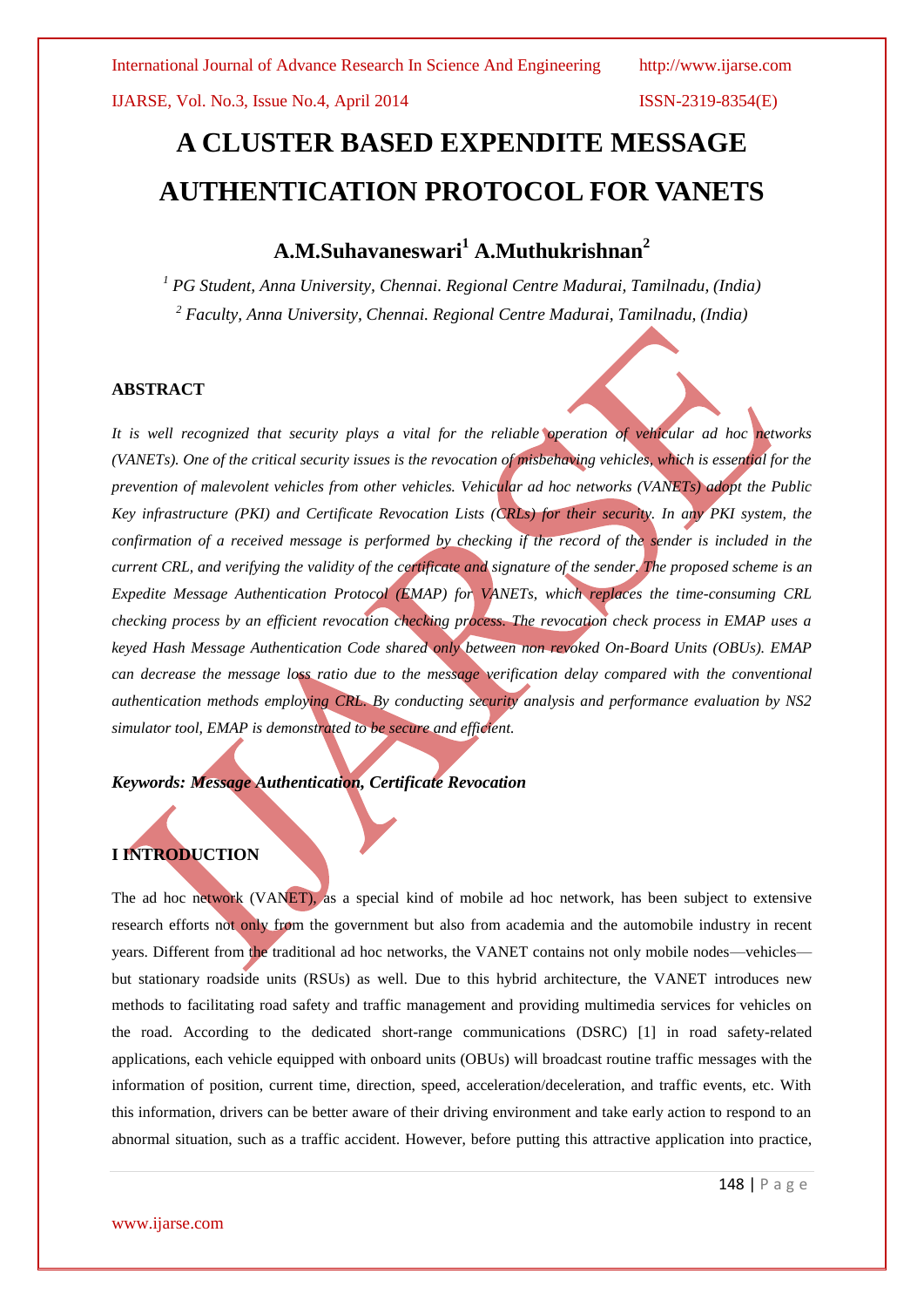security and privacy issues in VANETs must be resolved [2]–[5]. Without security and privacy guarantees, an adversary to a VANET can either false information to delude other drivers, and even cause a purposeful traffic accident, or track the locations of the interested vehicles by collecting their routine traffic messages. The ad hoc network (VANET), as a special kind of mobile ad hoc network, has been subject to extensive research efforts not only from the government but also from academia and the automobile industry in recent years. Different from the traditional ad hoc networks, the VANET contains not only mobile nodes—vehicles—but stationary roadside units (RSUs) as well. Due to this hybrid architecture, the VANET opens new doors to facilitating road safety and traffic management and providing multimedia services for vehicles on the road. According to the dedicated short-range communications (DSRC) [1] in road safety-related applications, each vehicle equipped with onboard units (OBUs) will broadcast routine traffic messages with the information of position, current time, direction, speed, acceleration/deceleration, and traffic events, etc. With this information, drivers can be better aware of their driving environment and take early action to respond to an abnormal situation, such as a traffic accident. However, before putting this attractive application into practice, security and privacy issues in VANETs must be resolved [2]–[5]. Without security and privacy guarantees, an adversary to a VANET can be a false information to mislead other drivers, and even cause a deliberate traffic accident, or track the locations of the interested vehicles by collecting their routine traffic messages. Therefore, how to achieve unidentified authentication has become a fundamental requirement for securing VANETs. To ensure reliable operation of VANETs and increase the amount of authentic information gained from the received messages, each OBU should be able to check the revocation status of all the received certificates in a timely manner. Most of the existing works overlooked the authentication delay resulting from checking the CRL for each received certificate. In this paper, we introduce an expedite message authentication protocol (EMAP) which replaces the CRL checking process by an efficient revocation checking process using a fast and secure HMAC function. EMAP is suitable not only for VANETs but also for any network employing a PKI system. To the best of our knowledge, this is the first solution to reduce the authentication delay resulting from checking the CRL in VANETs

### **II RELATED WORK**

In spontaneous vehicular communications, the primary security requirements are identified as entity authentication, message integrity, non-repudiation, and privacy preservation. Deploying an efficient PKI is a well-recognized solution for achieving security and privacy for practical vehicular networks [6], [7]. Although VANETs have recently gained extensive attention, very few works have addressed the design of a PKI that is suitable for the security requirements of VANETs. In [6], Hubaux identifies the specific issues of security and privacy challenges in VANETs and claims that a PKI should be well deployed to protect the transited messages and to mutually authenticate among network entities. In [1], Raya and Hubaux use a classical PKI to provide secure and privacy-preserving communications to VANETs. For this approach, each vehicle needs to preload a huge pool of anonymous certificates. The number of the loaded certificates in each vehicle should be large enough to provide security and privacy preservation for a long time, e.g., one year. Each vehicle can update its certificates from a central authority during the annual inspection of the vehicle. The requirement to load a large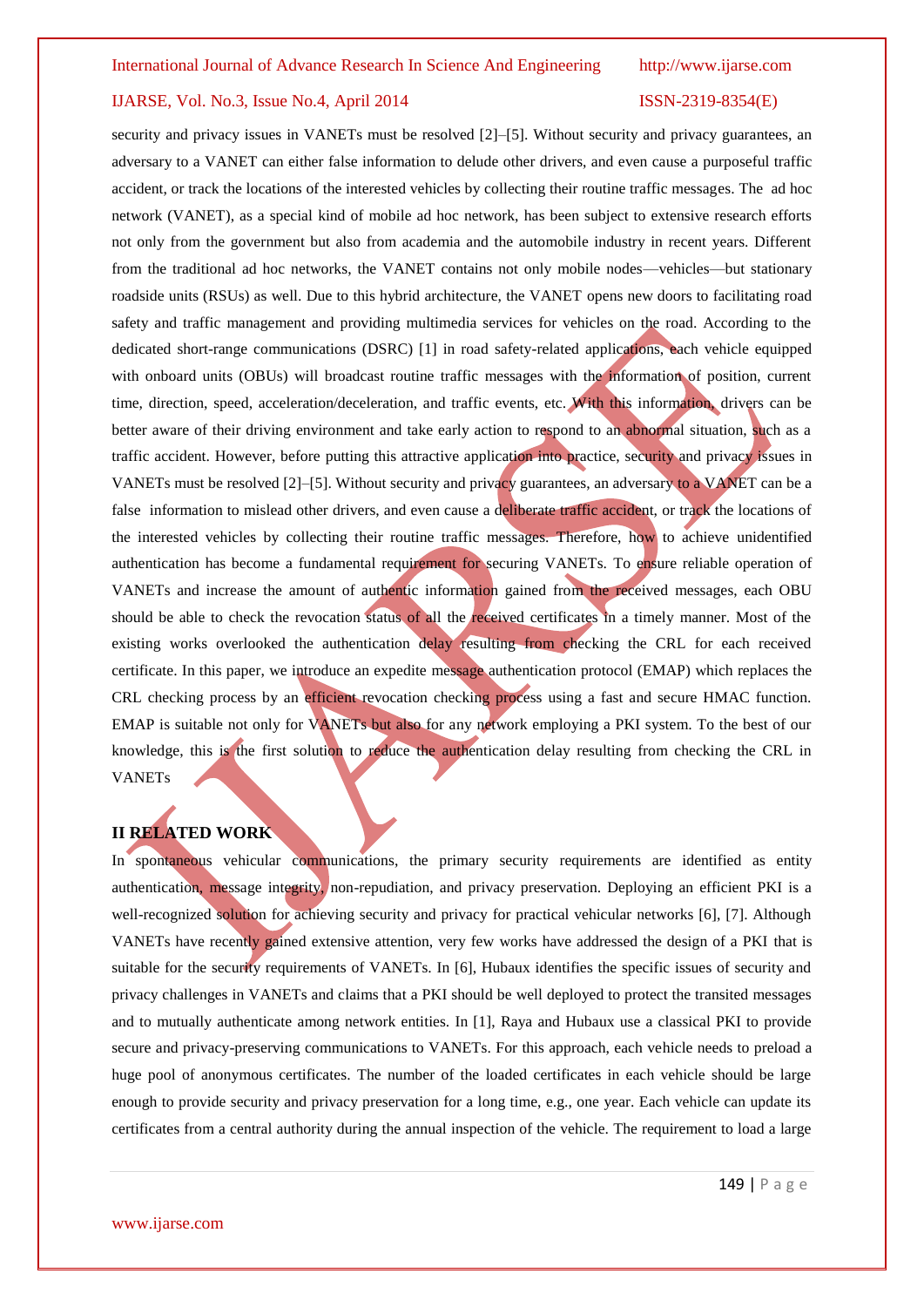number of certificates in each vehicle incurs inefficiency for certificate management, as revoking one vehicle implies revoking the huge number of certificates loaded in it.

Lin *et al.* [7] use the group signature in [10] to secure the communications between vehicles. For the group signature technique, any group member can sign messages on behalf of the group without revealing its real identity. Signatures can be verified using the group public key, thus providing excellent privacy for the users, as the identities of the users are revealed in neither signing nor verifying a message. However, the delay incurred in this technique to verify a signature is linearly proportional to the number of revoked vehicles. In this paper the reprogramming protocols are discussed and also classify the different reprogramming protocols. SDRP is the distributed protocol which supports multiple users simultaneously and also it is important in large-scale sensor networks used by different users from both public and private sectors. The security to this protocol is provided by Elliptic curve encryption Scheme but the Elliptic Curve Integrated Encryption Scheme (ECIES) is the best Encryption scheme. The research focuses on achieving secrecy using ECIES algorithm for encryption, and authentication using Hashing technique.

#### **III EXPEDITE MESSAGE AUTHENTICATION PROTOCOL**

The proposed EMAP uses a fast HMAC function and novel key sharing scheme employing probabilistic random key distribution



### **IV SYSTEM MODEL**

As shown in Fig. 1, the system model under consideration consists of the following:

1. A Trusted Authority, which is responsible for providing anonymous certificates and distributing secret keys to all OBUs in the network.

2.Roadside units (RSUs), which are fixed units distributed all over the network. The RSUs can communicate securely with the TA.

3.OBUs, which are embedded in vehicles. OBUs can communicate either with other OBUs through V2V communications or with RSUs through V2I communications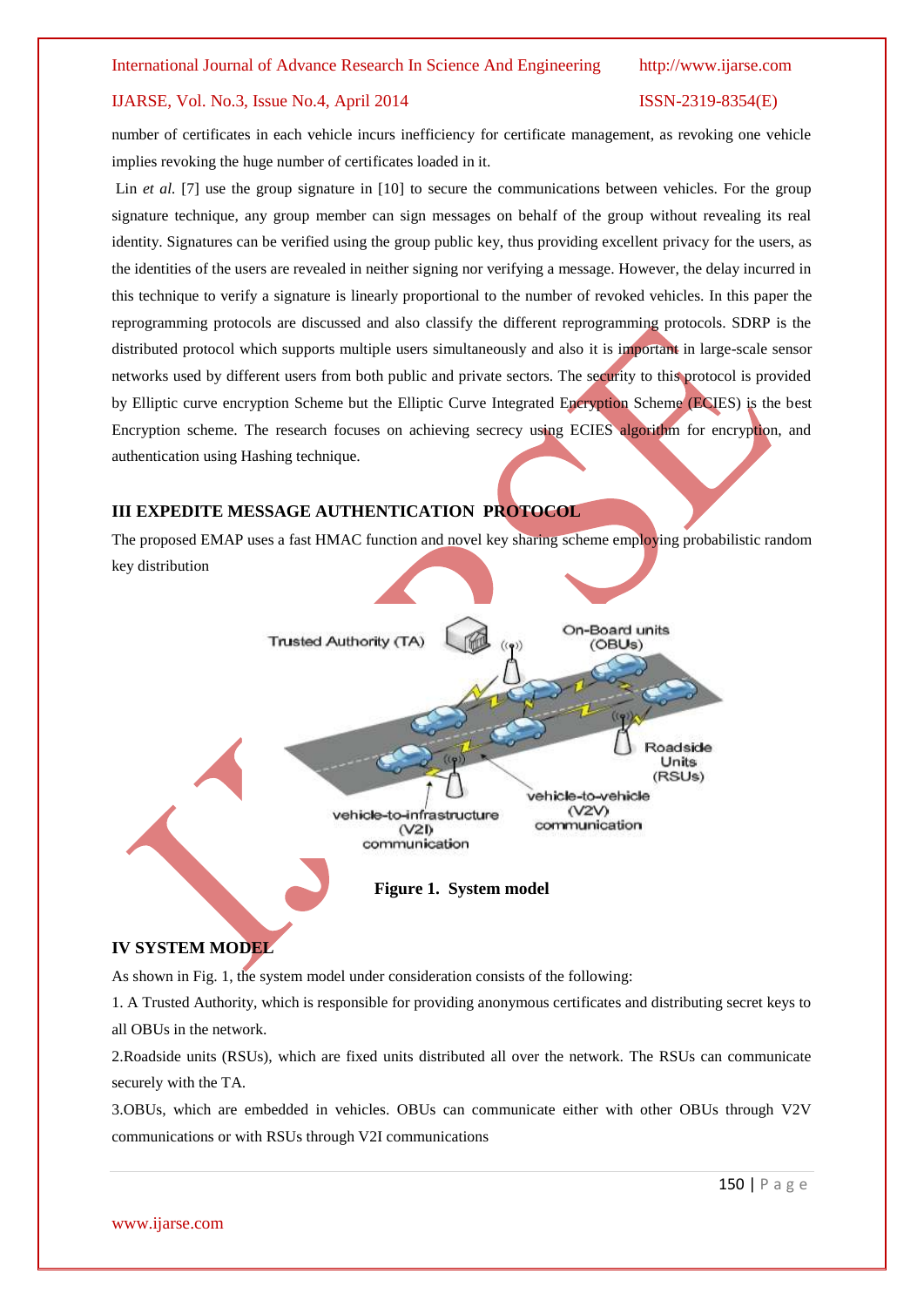#### **V SYSTEM INITIALIZATION**

The TA initializes the system by executing Algorithm 1.  $PK_{ul}^i$  denotes the i<sup>th</sup> public key for OBUu, where the corresponding secret key is SKu. PIDi u denotes the ith pseudoidentity (PID) for OBUu, where the TA is the only entity that can relate PIDi to the real identity of OBUu; sigTA and (PID||PKi) and PK<sub>i</sub> is the signature .|| is the concatenation of PIDi and PKiu .C is the number of certificates loaded in each OBU

#### **Algorithm 1. System initialization**

- 1: Select two generators  $P$ ; Q  $\in$  GG1 of order q,
- 2: for  $i > 1.1$  do
- 3: Select a random number ki  $\in Z_q$
- 4: Set the secret key K=kiQ  $\epsilon$ GG1
- 5: Set the corresponding public key  $K = P/K_I$
- 6: end for
- 7: Select an initial secret key Kg  $\epsilon$  GG2 to be shared between all the non-revoked OBUs
- 8: Select a master secret key s  $\epsilon$  ZZ
- 9: Set the corresponding public key  $P_s = SP$
- 10: Choose hash functions H:{0,1}
- 11: Select a secret value  $v \in ZZ$  and  $V_{00=V}$
- 12: for  $i \leftarrow 1$ ; j do . to obtain a set V of hash chain values
- 13: Set  $V_I=h(v-1)$
- 14: end for
- 15: for all OBUu in the network, TA do
- Announce H, h, P, Q, and P to all the OBUs

### **VI MESSAGE AUTHENTICATION**

Since we adopt a generic PKI system, the details of the TA signature on a certificate and an OBU signature on a message are not discussed in this paper for the sake of generality. We only focus in how to accelerate the revocation checking process, which is conventionally performed by checking the CRL for +every received certificate. The message signing and verification between different entities in the network are performed as follows:

#### **6.1 Message Signing**

Before any OBUu broadcasts a message M, it calculates its revocation check REVcheck as REVcheck  $=$  $HMAC(Kg; PIDk||Tstamp)<sup>2</sup>$  where Tstamp is the current time stamp, and =  $HMAC(Kg; PIDk||Tstamp)<sup>2</sup>$  is the hash message authentication code on the concatenation of PIDu and Tstamp using the secret key Kg. Then, OBUu broadcasts

 $M||T_{stamp}||cert_u(PID_uPK_usig_{TA}(PID_u||PK_u))||sig_u(M||T_{stamp})||$   $REV_{check})$ 

where HMAC(Kg; PIDk||Tstamp) is the signature of OBUu on the concatenation of the message M and Tstamp.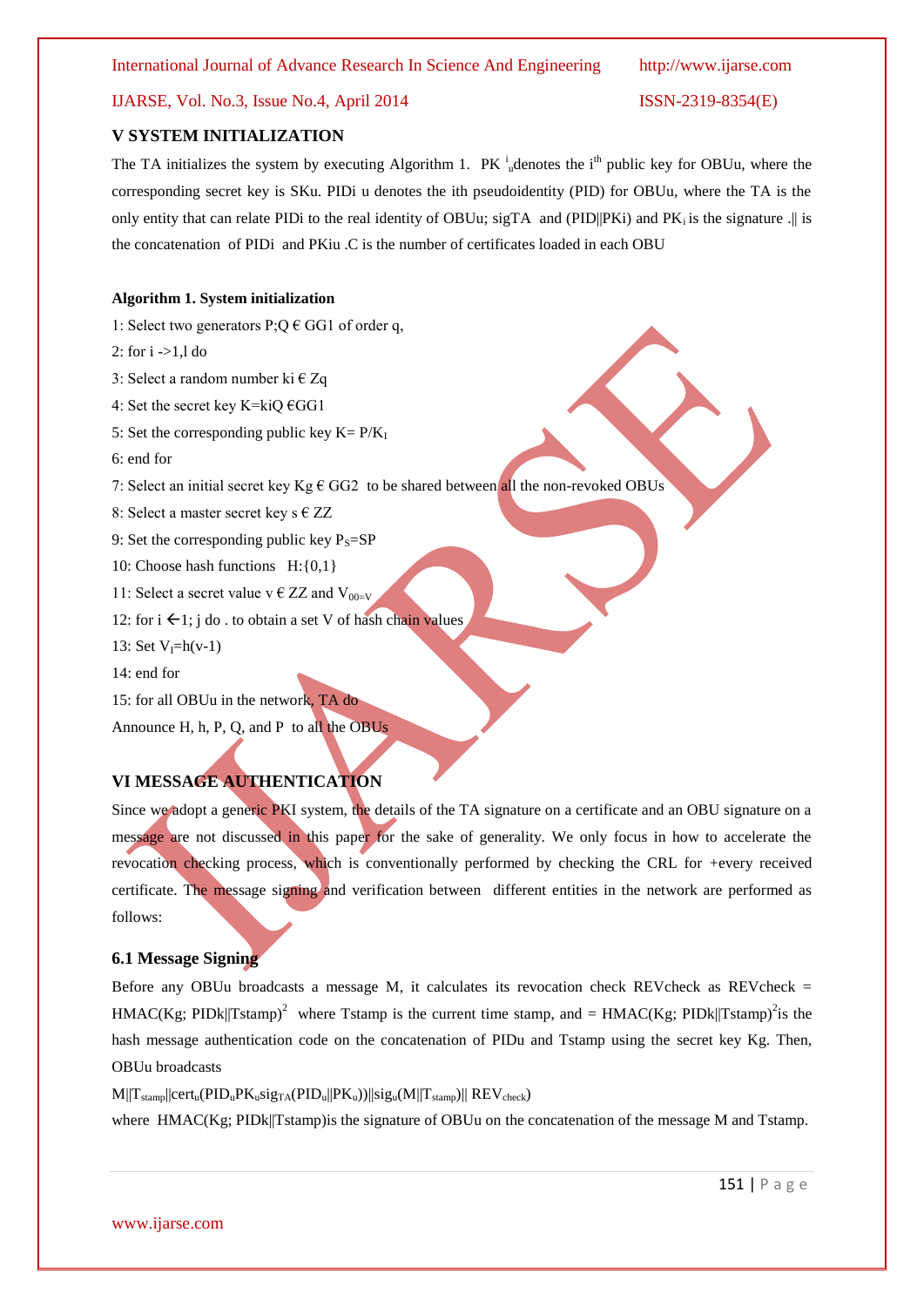International Journal of Advance Research In Science And Engineering http://www.ijarse.com

### IJARSE, Vol. No.3, Issue No.4, April 2014 ISSN-2319-8354(E)

#### **6.2 Message Verification**

Any OBUy receiving the message (M||Tstamp||cert(PIDu;PKu;sigTA(PIDu||PKu)Tstamp REVcheck can verify it by executing Algorithm 2.

#### **Algorithm 2. Message verification**

1: Check the validity of Tstamp

- 2: if invalid then
- 3: Drop the message
- 4: else
- 5: Check  $REVcheck = HMAC(Kg : PIDukTstamp)$
- 6: if invalid then
- 7: Drop the message
- 8: else
- 9: Verify the TA signature on certOBUu
- 10: if invalid then
- 11: Drop the message
- 12: else
- 13: Verify the signature  $sig(M||Tstamp)$  using OBUu
- public key PKu
- if invalid then
- 15: Drop the message
- 16: else
- 17: Process the message
- 18: end if
- 19: end if
- 20: end if
- 21: end if

#### **VII PERFORMANCE EVALUATION**

Authentication Delay compare the message authentication delay employing the CRL with that employing EMAP to check the revocation status of an OBU. As stated earlier, the authentication of any message is performed by three consecutive phases: checking the sender's revocation status, verifying the sender's certificate, and verifying the sender's signature. For the first

authentication phase which checks the revocation status of the sender, we employ either the CRL or EMAP. For EMAP, we adopt the Cipher Block Chaining Advanced Encryption Standard (CBC-HMAC AES and Secure Hash Algorithm 1 SHA-as the HMAC functions.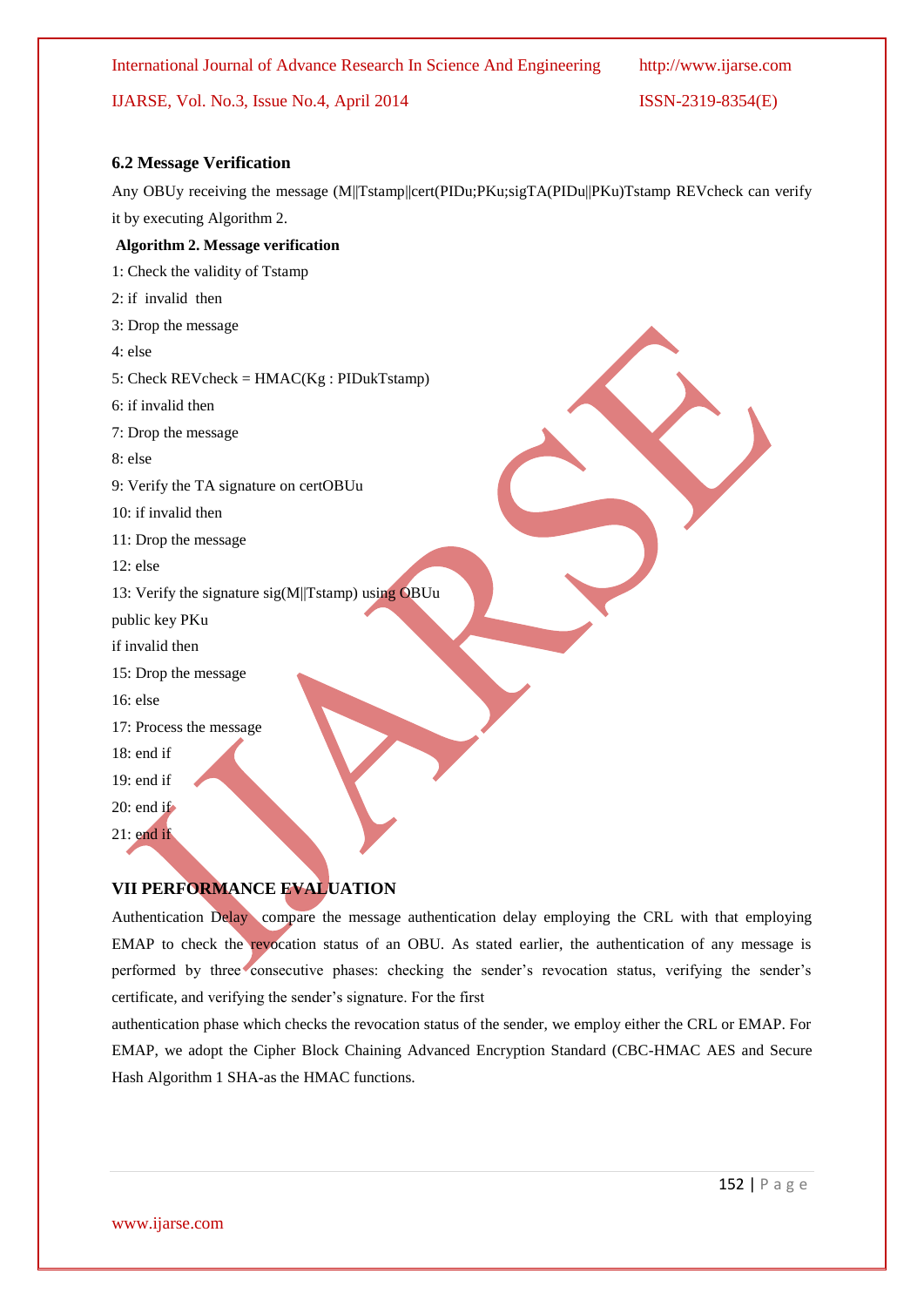#### International Journal of Advance Research In Science And Engineering http://www.ijarse.com

### IJARSE, Vol. No.3, Issue No.4, April 2014 ISSN-2319-8354(E)



### **Figure 2.Packet Delivery Ratio**

Fig. 2 shows a comparison between the authentication delay per message using EMAP, linear CRL checking process, and binary CRL checking process versus the number of the revoked certificates, where the number of the revoked certificates is an indication of the CRL size. It can be seen that the authentication delay using the linear CRL checking process increases with the number of revoked certificates, i.e., with the size of the CRL. Also, the authentication delay using the binary CRL checking process is almost constant.

### **VIII MESSAGE LOSS RATIO**





The average message loss ratio is defined as the average ratio between the number of messages dropped every 300 msec, due to the message authentication delay, and the total number of messages received every 300 msec by an OBU. It should be noted that interested in the message loss incurred by OBUs due to V2V communications. According to DSRC, each OBU has to disseminate a message containing information about